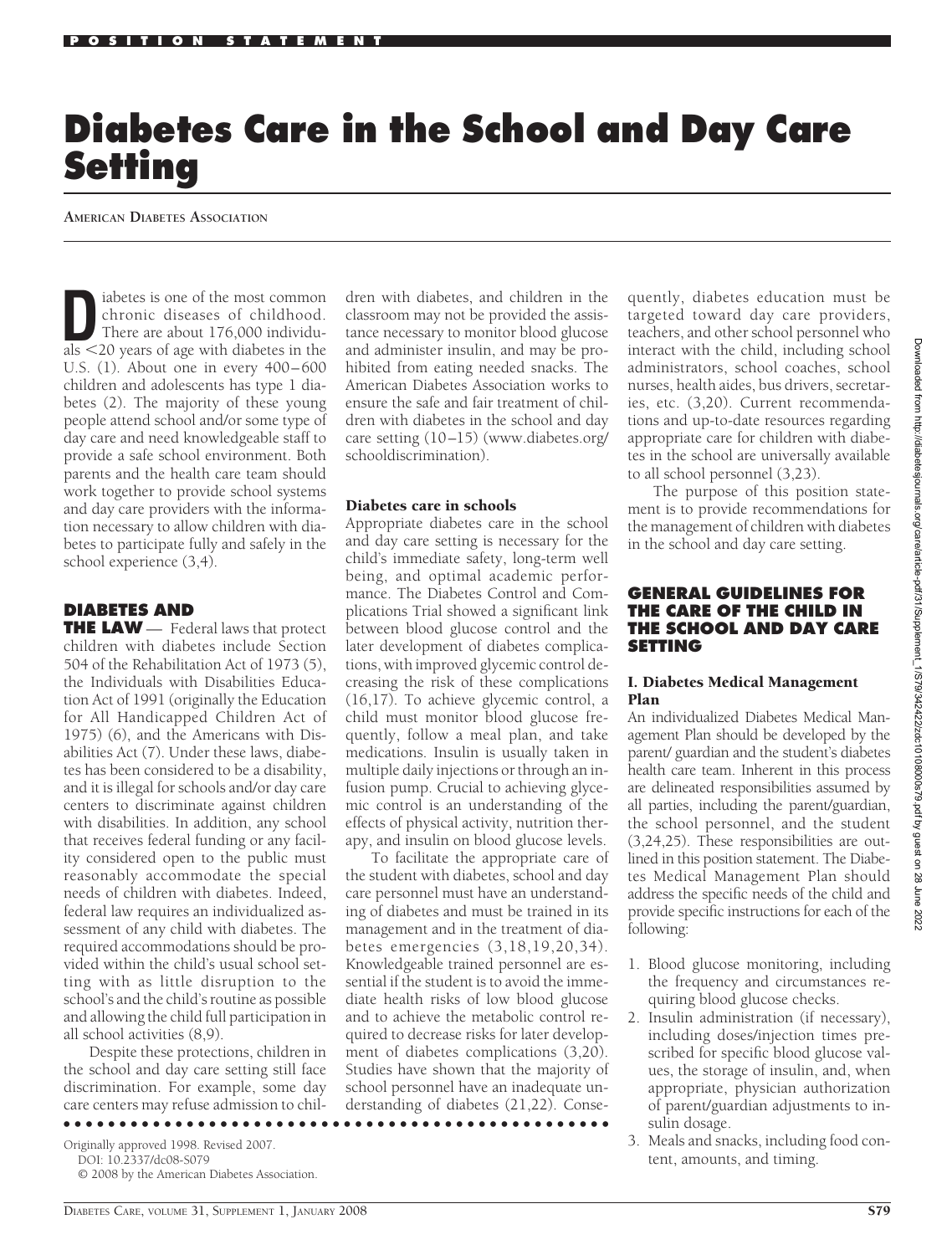- 4. Symptoms and treatment of hypoglycemia (low blood glucose), including the administration of glucagon if recommended by the student's treating physician.
- 5. Symptoms and treatment of hyperglycemia (high blood glucose).
- 6. Checking for ketones and appropriate actions to take for abnormal ketone levels, if requested by the student's health care provider.

Figure 1 includes a sample Diabetes Medical Management Plan. For detailed information on the symptoms and treatment of hypoglycemia and hyperglycemia, refer to the *Medical Management of Type 1 Diabetes*(26). A brief description of diabetes targeted to school and day care personnel is included in the APPENDIX; it may be helpful to include this information as an introduction to the Diabetes Medical Management Plan.

# II. Responsibilities of the various care providers (3)

- A. The parent/guardian should provide the school or day care provider with the following:
- 1. All materials and equipment necessary for diabetes care tasks, including blood glucose monitoring, insulin administration (if needed), and urine or blood ketone monitoring. The parent/guardian is responsible for the maintenance of the blood glucose monitoring equipment (i.e., cleaning and performing controlled testing per the manufacturer's instructions) and must provide materials necessary to ensure proper disposal of materials. A separate logbook should be kept at school with the diabetes supplies for the staff or student to record blood glucose and ketone results; blood glucose values should be transmitted to the parent/guardian for review as often as requested.
- 2. Supplies to treat hypoglycemia, including a source of glucose and a glucagon emergency kit, if indicated in the Diabetes Medical Management Plan.
- 3. Information about diabetes and the performance of diabetes-related tasks.
- 4. Emergency phone numbers for the parent/guardian and the diabetes health care team so that the school can contact these individuals with diabe-

tes-related questions and/or during emergencies.

- 5. Information about the student's meal/ snack schedule. The parent should work with the school to coordinate this schedule with that of the other students as closely as possible. For young children, instructions should be given for when food is provided during school parties and other activities.
- 6. In most locations and increasingly, a signed release of confidentiality from the legal guardian will be required so that the health care team can communicate with the school. Copies should be retained both at school and in the health care professionals' offices.
- B. The school or day care provider should provide the following:
- 1. Training to all adults who provide education/care for the student on the symptoms and treatment of hypoglycemia and hyperglycemia and other emergency procedures. An adult and back-up adult(s) trained to *1*) perform fingerstick blood glucose monitoring and record the results; *2*) take appropriate actions for blood glucose levels outside of the target ranges as indicated in the student's Diabetes Medical Management Plan; and *3*) test the urine or blood for ketones, when necessary, and respond to the results.
- 2. Immediate accessibility to the treatment of hypoglycemia by a knowledgeable adult. The student should remain supervised until appropriate treatment has been administered, and the treatment should be available as close to where the student is as possible.
- 3. If indicated by the child's developmental capabilities and the Diabetes Medical Management Plan, an adult and back-up adult(s) trained in insulin administration.
- 4. An adult and back-up adult(s) trained to administer glucagon, in accordance with the student's Diabetes Medical Management Plan.
- 5. A location in the school to provide privacy during blood glucose monitoring and insulin administration, if desired by the student and family, or permission for the student to check his or her blood glucose level and to take appropriate action to treat hypoglycemia in the classroom or any-

where the student is in conjunction with a school activity, if indicated in the student's Diabetes Medical Management Plan.

- 6. An adult and back-up adult(s) responsible for the student who will know the schedule of the student's meals and snacks and work with the parent/guardian to coordinate this schedule with that of the other students as closely as possible. This individual also will notify the parent/ guardian in advance of any expected changes in the school schedule that affect the student's meal times or exercise routine. Young children should be reminded of snack times.
- 7. Permission for the student to see the school nurse and other trained school personnel upon request.
- 8. Permission for the student to eat a snack anywhere, including the classroom or the school bus, if necessary to prevent or treat hypoglycemia.
- 9. Permission to miss school without consequences for required medical appointments to monitor the student's diabetes management. This should be an excused absence with a doctor's note, if required by usual school policy.
- 10. Permission for the student to use the restroom and have access to fluids (i.e., water) as necessary.
- 11. An appropriate location for insulin and/or glucagon storage, if necessary.
- 12. Information on serving size and caloric, carbohydrate, and fat content of foods served in the school (27).

An adequate number of school personnel should be trained in the necessary diabetes procedures (e.g., blood glucose monitoring, insulin and glucagon administration) and in the appropriate response to high and low blood glucose levels to ensure that at least one adult is present to perform these procedures in a timely manner while the student is at school, on field trips, and during extracurricular activities or other school-sponsored events (3,18,20). These school personnel need not be health care professionals (3,9,20, 28,33,35).

The student with diabetes should have immediate access to diabetes supplies at all times, with supervision as needed. Provisions similar to those described above must be available for field trips, extracurricular activities, other school-sponsored events, and on transportation provided by the school or day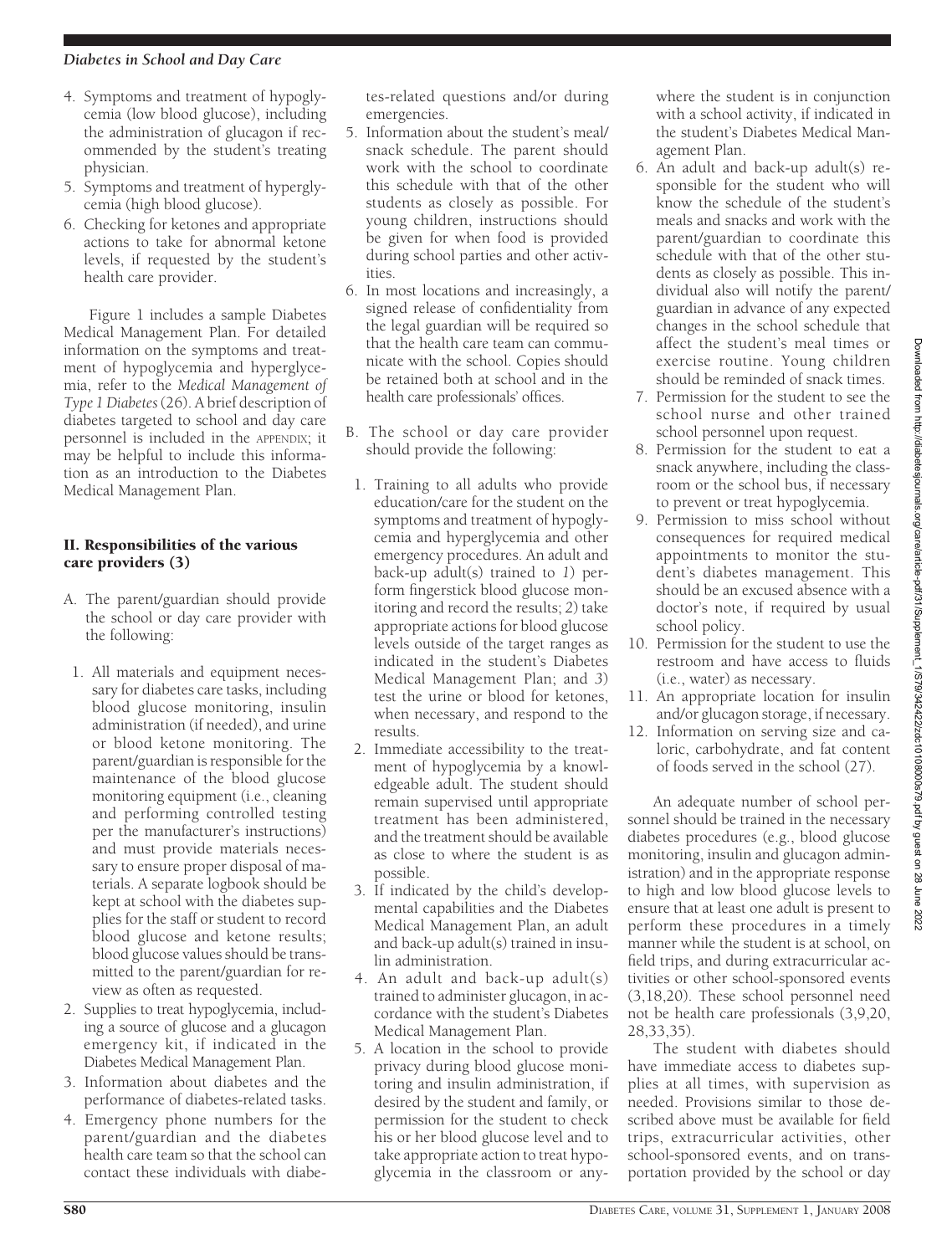# *Position Statement*

| copies should be kept in a place that is easily accessed by the school nurse, trained diabetes personnel, and other authorized personnel.                                                      | This plan should be completed by the student's personal health care team and parents/guardian. It should be reviewed with relevant school staff and                                                                                    |                                |                |                                           |                                                                                  |
|------------------------------------------------------------------------------------------------------------------------------------------------------------------------------------------------|----------------------------------------------------------------------------------------------------------------------------------------------------------------------------------------------------------------------------------------|--------------------------------|----------------|-------------------------------------------|----------------------------------------------------------------------------------|
|                                                                                                                                                                                                |                                                                                                                                                                                                                                        |                                |                |                                           | DOB________________________Date of Diabetes Diagnosis __________________________ |
| Grade                                                                                                                                                                                          |                                                                                                                                                                                                                                        |                                |                |                                           | Physical Condition: Diabetes Type 1 Diabetes Type 2                              |
| <b>Contact Information</b>                                                                                                                                                                     |                                                                                                                                                                                                                                        |                                |                |                                           |                                                                                  |
|                                                                                                                                                                                                |                                                                                                                                                                                                                                        |                                |                |                                           |                                                                                  |
| Phone: Work______________________                                                                                                                                                              |                                                                                                                                                                                                                                        | Home__________________________ |                |                                           |                                                                                  |
|                                                                                                                                                                                                |                                                                                                                                                                                                                                        |                                |                |                                           |                                                                                  |
|                                                                                                                                                                                                |                                                                                                                                                                                                                                        |                                |                | Cell <b>Cell Cell Cell</b>                |                                                                                  |
| Student's Doctor/Health Care Provider:                                                                                                                                                         |                                                                                                                                                                                                                                        |                                |                |                                           |                                                                                  |
| Name                                                                                                                                                                                           |                                                                                                                                                                                                                                        |                                |                |                                           |                                                                                  |
|                                                                                                                                                                                                |                                                                                                                                                                                                                                        |                                |                |                                           |                                                                                  |
| <b>Other Emergency Contacts:</b>                                                                                                                                                               |                                                                                                                                                                                                                                        |                                |                |                                           |                                                                                  |
|                                                                                                                                                                                                |                                                                                                                                                                                                                                        |                                |                |                                           |                                                                                  |
|                                                                                                                                                                                                |                                                                                                                                                                                                                                        |                                |                | Cell__________________________            |                                                                                  |
| Notify parents/quardian or emergency contact in the following situations: example and and are all the control of the control of the following situations:                                      |                                                                                                                                                                                                                                        |                                |                |                                           |                                                                                  |
|                                                                                                                                                                                                |                                                                                                                                                                                                                                        |                                |                |                                           |                                                                                  |
| <b>Blood Glucose Monitoring</b><br>Target range for blood glucose is 70-150<br>Usual times to check blood glucose: example and the state of the state of the state of the state of the state o |                                                                                                                                                                                                                                        | 70-180                         | Other          |                                           |                                                                                  |
| Times to do extra blood glucose checks (circle all that apply)                                                                                                                                 | Before exercise                                                                                                                                                                                                                        |                                | After exercise |                                           |                                                                                  |
|                                                                                                                                                                                                |                                                                                                                                                                                                                                        |                                |                |                                           |                                                                                  |
|                                                                                                                                                                                                | Student exhibits symptoms of hyperglycemia                                                                                                                                                                                             |                                |                | Student exhibits symptoms of hypoglycemia |                                                                                  |
| Can student perform own blood glucose?                                                                                                                                                         | Other (explain)<br><u>Discrete and the contract of the contract of the contract of the contract of the contract of the contract of the contract of the contract of the contract of the contract of the contract of the contract of</u> | Yes                            | No             |                                           |                                                                                  |
| Exceptions: the contract of the contract of the contract of the contract of the contract of the contract of the                                                                                |                                                                                                                                                                                                                                        |                                |                |                                           |                                                                                  |
|                                                                                                                                                                                                |                                                                                                                                                                                                                                        |                                |                |                                           |                                                                                  |
|                                                                                                                                                                                                |                                                                                                                                                                                                                                        |                                |                |                                           |                                                                                  |
| Insulin                                                                                                                                                                                        |                                                                                                                                                                                                                                        |                                |                |                                           |                                                                                  |
|                                                                                                                                                                                                |                                                                                                                                                                                                                                        |                                |                |                                           |                                                                                  |
| Base does of Humalog/Novolog/Regular Insulin at lunch (circle type of rapid-/short-acting insulin used) is units or does flexible dosing using                                                 |                                                                                                                                                                                                                                        |                                |                |                                           |                                                                                  |
| units/ grams carbohydrate.                                                                                                                                                                     |                                                                                                                                                                                                                                        |                                |                |                                           |                                                                                  |
| Use of other insulin at lunch (circle type of insulin used): intermediate/NPH/lente ________ units or basal/Lantus/Ultralente _______units.                                                    |                                                                                                                                                                                                                                        |                                |                |                                           |                                                                                  |
| <b>Insulin Correction Doses</b>                                                                                                                                                                |                                                                                                                                                                                                                                        |                                |                |                                           |                                                                                  |
| Parental authorization should be obtained before administering a correction dose for high blood glucose levels: Yes                                                                            |                                                                                                                                                                                                                                        |                                |                |                                           | No.                                                                              |
|                                                                                                                                                                                                |                                                                                                                                                                                                                                        |                                |                |                                           | _________ units if blood glucose is _________ to __________                      |
| _______ units if blood glucose is _________ to __________ mg/dl                                                                                                                                |                                                                                                                                                                                                                                        |                                |                |                                           | units if blood glucose is _________ to __________                                |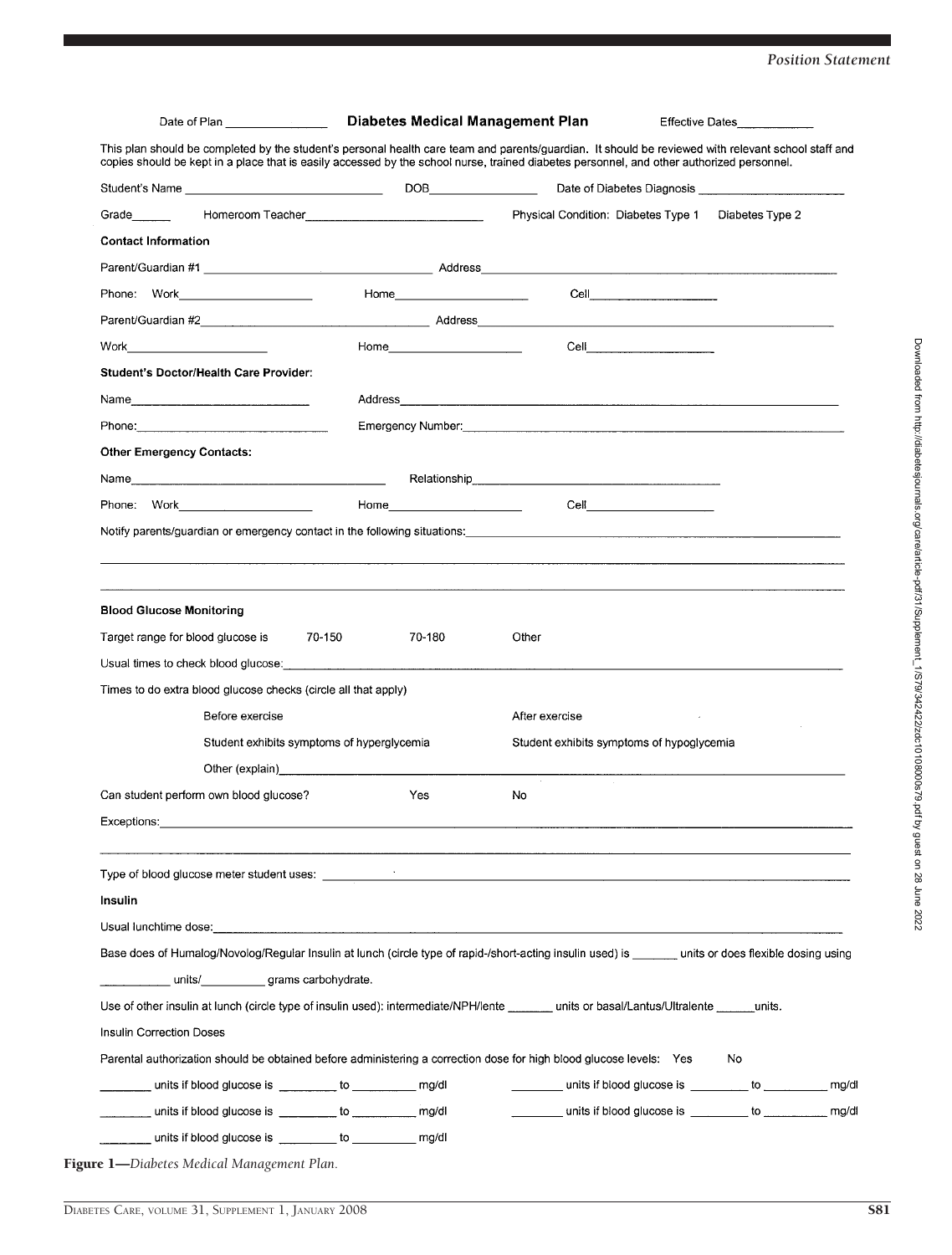| Can student give own injections?                                                                                                                                                                                              | Yes        | No                                                                                    |                                                                                                                                                                                                                                     |                                                           |
|-------------------------------------------------------------------------------------------------------------------------------------------------------------------------------------------------------------------------------|------------|---------------------------------------------------------------------------------------|-------------------------------------------------------------------------------------------------------------------------------------------------------------------------------------------------------------------------------------|-----------------------------------------------------------|
| Can student determine correct amount of insulin?                                                                                                                                                                              | Yes        | No                                                                                    |                                                                                                                                                                                                                                     |                                                           |
| Can student draw correct dose of insulin?                                                                                                                                                                                     | Yes        | No                                                                                    |                                                                                                                                                                                                                                     |                                                           |
| Parents are authorized to adjust the insulin dosage under the following circumstances expression and the state of the state of the state of the state of the state of the state of the state of the state of the state of the |            |                                                                                       |                                                                                                                                                                                                                                     |                                                           |
|                                                                                                                                                                                                                               |            |                                                                                       |                                                                                                                                                                                                                                     |                                                           |
| For Students With Insulin Pumps:                                                                                                                                                                                              |            |                                                                                       |                                                                                                                                                                                                                                     |                                                           |
|                                                                                                                                                                                                                               |            |                                                                                       | Basal rates: 12 a.m. to 12 a.m.                                                                                                                                                                                                     |                                                           |
|                                                                                                                                                                                                                               |            | $\frac{1}{\sqrt{1-\frac{1}{2}}}\frac{1}{\sqrt{1-\frac{1}{2}}}\cos{\frac{\pi \pi}{2}}$ |                                                                                                                                                                                                                                     |                                                           |
|                                                                                                                                                                                                                               |            |                                                                                       |                                                                                                                                                                                                                                     |                                                           |
|                                                                                                                                                                                                                               |            |                                                                                       |                                                                                                                                                                                                                                     |                                                           |
|                                                                                                                                                                                                                               |            |                                                                                       |                                                                                                                                                                                                                                     |                                                           |
|                                                                                                                                                                                                                               |            |                                                                                       |                                                                                                                                                                                                                                     |                                                           |
| Count carbohydrates:                                                                                                                                                                                                          |            | Yes                                                                                   | No                                                                                                                                                                                                                                  |                                                           |
| Bolus correct amount for carbohydrates consumed                                                                                                                                                                               |            | Yes                                                                                   | No                                                                                                                                                                                                                                  |                                                           |
| Calculate and administer corrective bolus                                                                                                                                                                                     |            | Yes                                                                                   | No                                                                                                                                                                                                                                  |                                                           |
| Calculate and set basal profiles                                                                                                                                                                                              |            | Yes                                                                                   | No                                                                                                                                                                                                                                  |                                                           |
| Calculate and set temporary basal rate                                                                                                                                                                                        |            | <b>Yes</b>                                                                            | No                                                                                                                                                                                                                                  |                                                           |
| Disconnect pump                                                                                                                                                                                                               |            | Yes                                                                                   | No                                                                                                                                                                                                                                  |                                                           |
| Reconnect pump at infusion set                                                                                                                                                                                                |            | Yes                                                                                   | No                                                                                                                                                                                                                                  |                                                           |
| Prepare reservoir and tubing                                                                                                                                                                                                  |            | Yes                                                                                   | No                                                                                                                                                                                                                                  |                                                           |
| Insert infusion set                                                                                                                                                                                                           |            | Yes                                                                                   | No                                                                                                                                                                                                                                  |                                                           |
| Troubleshoot alarms and malfunctions                                                                                                                                                                                          |            | Yes                                                                                   | No                                                                                                                                                                                                                                  |                                                           |
|                                                                                                                                                                                                                               |            |                                                                                       |                                                                                                                                                                                                                                     |                                                           |
| For Students Taking Oral Diabetes Medication:                                                                                                                                                                                 |            |                                                                                       |                                                                                                                                                                                                                                     |                                                           |
|                                                                                                                                                                                                                               |            | Timing: __________________________________                                            |                                                                                                                                                                                                                                     |                                                           |
|                                                                                                                                                                                                                               |            |                                                                                       | <b>Timing:</b> Timing: The Contract of the Contract of the Contract of the Contract of the Contract of the Contract of the Contract of the Contract of the Contract of the Contract of the Contract of the Contract of the Contract |                                                           |
| Meals and Snacks Eaten at School                                                                                                                                                                                              |            |                                                                                       |                                                                                                                                                                                                                                     |                                                           |
| Is student independent in carbohydrate calculations and management?                                                                                                                                                           |            | Yes                                                                                   | No                                                                                                                                                                                                                                  |                                                           |
| Meal/snack _________________________                                                                                                                                                                                          |            | Time:                                                                                 |                                                                                                                                                                                                                                     | Food content/amount <b>contract of the second content</b> |
| Breakfast __________________________________                                                                                                                                                                                  |            |                                                                                       |                                                                                                                                                                                                                                     |                                                           |
| Mid-A.M. snack _______________________                                                                                                                                                                                        |            |                                                                                       |                                                                                                                                                                                                                                     |                                                           |
|                                                                                                                                                                                                                               |            |                                                                                       |                                                                                                                                                                                                                                     |                                                           |
|                                                                                                                                                                                                                               |            |                                                                                       |                                                                                                                                                                                                                                     |                                                           |
| Snack before exercise?                                                                                                                                                                                                        | Yes<br>No  |                                                                                       |                                                                                                                                                                                                                                     |                                                           |
| Snack after exercise?                                                                                                                                                                                                         | Yes<br>No. |                                                                                       |                                                                                                                                                                                                                                     |                                                           |
|                                                                                                                                                                                                                               |            |                                                                                       |                                                                                                                                                                                                                                     |                                                           |
|                                                                                                                                                                                                                               |            |                                                                                       |                                                                                                                                                                                                                                     |                                                           |
|                                                                                                                                                                                                                               |            |                                                                                       |                                                                                                                                                                                                                                     |                                                           |
|                                                                                                                                                                                                                               |            |                                                                                       |                                                                                                                                                                                                                                     |                                                           |

FIG. 1—*Continued*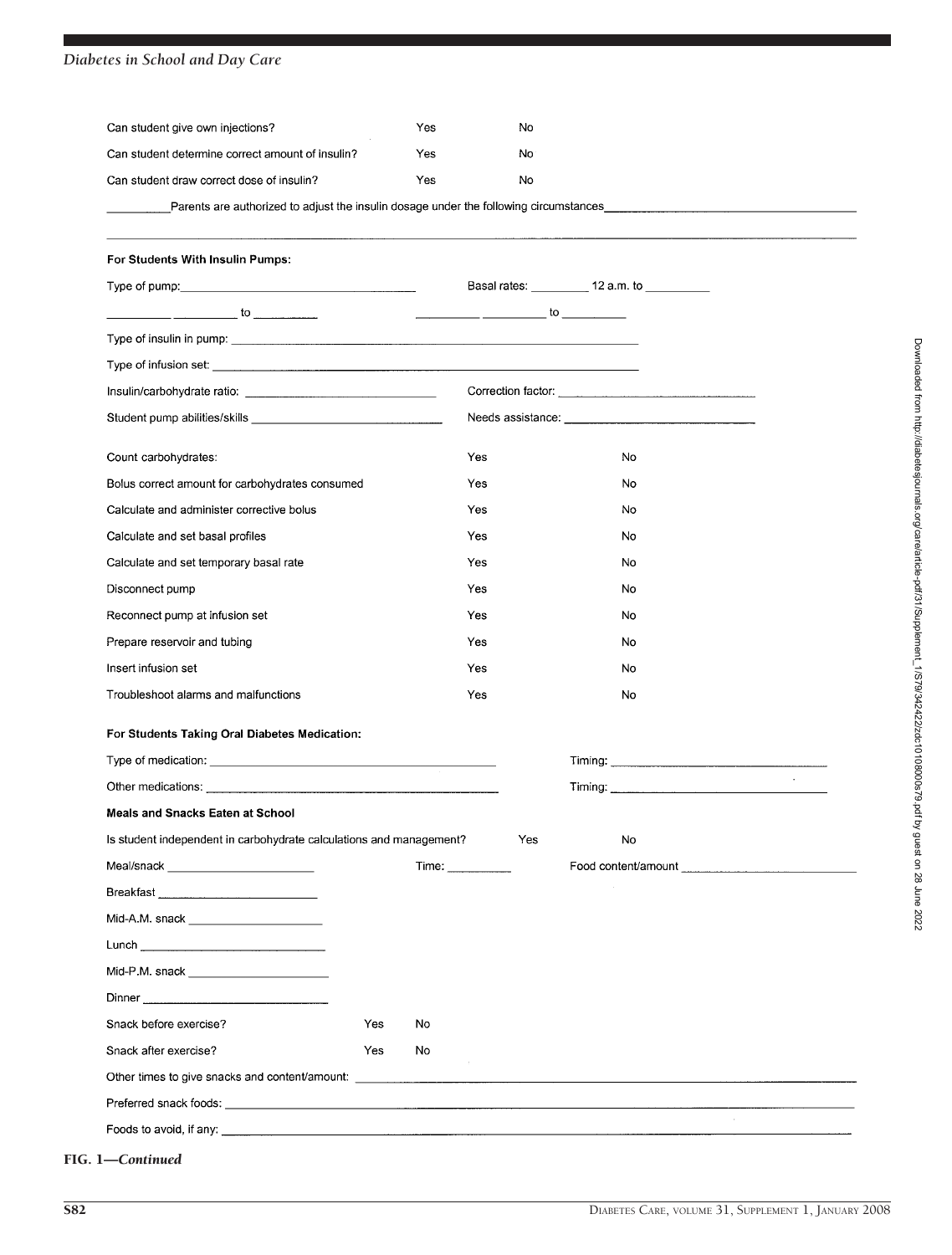Instructions for when food is provided to the class (e.g., as part of a class party or food sampling event): \_

| <b>Exercise and Sports</b>                                                                                                                                                                                                           |      |
|--------------------------------------------------------------------------------------------------------------------------------------------------------------------------------------------------------------------------------------|------|
| A fast-acting carbohydrate such as _______________________ should be available at the site of exercise or sports.                                                                                                                    |      |
|                                                                                                                                                                                                                                      |      |
| ketones are present.                                                                                                                                                                                                                 |      |
| Hypoglycemia (Low Blood Sugar)                                                                                                                                                                                                       |      |
| Usual symptoms of hypoglycemia: the contract of the contract of the contract of the contract of the contract of                                                                                                                      |      |
|                                                                                                                                                                                                                                      |      |
| Glucagon should be given if the student is unconscious, having a seizure (convulsion), or unable to swallow.                                                                                                                         |      |
| Route ________________, Dosage ________________, site for glucagon injection: __________arm, _________thigh, _______________other.                                                                                                   |      |
| If Glucagon is required, administer it promptly, then call 911 or other emergency assistance and the parents/guardian.                                                                                                               |      |
| Hyperglycemia (High Blood Sugar)                                                                                                                                                                                                     |      |
|                                                                                                                                                                                                                                      |      |
|                                                                                                                                                                                                                                      |      |
| Urine should be checked for ketones when blood glucose level are above mg/dl.                                                                                                                                                        |      |
| <b>Treatment for Ketones: All and Security Control of the Control of Control of Control of Control of Control of Control of Control of Control of Control of Control of Control of Control of Control of Control of Control of C</b> |      |
| Supplies to Be Kept at School:                                                                                                                                                                                                       |      |
| Blood glucose meter, blood glucose test strips, batteries for meter                                                                                                                                                                  |      |
| Lancet device, lancets, gloves, etc.                                                                                                                                                                                                 |      |
| Urine ketone strips                                                                                                                                                                                                                  |      |
| Insulin vials and syringes                                                                                                                                                                                                           |      |
| Insulin pump and supplies                                                                                                                                                                                                            |      |
| Insulin pen, pen needles, insulin cartridges                                                                                                                                                                                         |      |
| Fast-acting source of glucose                                                                                                                                                                                                        |      |
| Carbohydrate containing snack                                                                                                                                                                                                        |      |
| Glucagon emergency kit                                                                                                                                                                                                               |      |
| Signatures                                                                                                                                                                                                                           |      |
| This Diabetes Medical Management Plan has been approved by:                                                                                                                                                                          |      |
|                                                                                                                                                                                                                                      |      |
| Student's Physician / Health Care Provider                                                                                                                                                                                           | Date |
| Acknowledged and received by:                                                                                                                                                                                                        |      |
| Student's Parent / Guardian                                                                                                                                                                                                          | Date |
| Student's Parent / Guardian                                                                                                                                                                                                          | Date |
|                                                                                                                                                                                                                                      |      |
| Student's Parent / Guardian                                                                                                                                                                                                          | Date |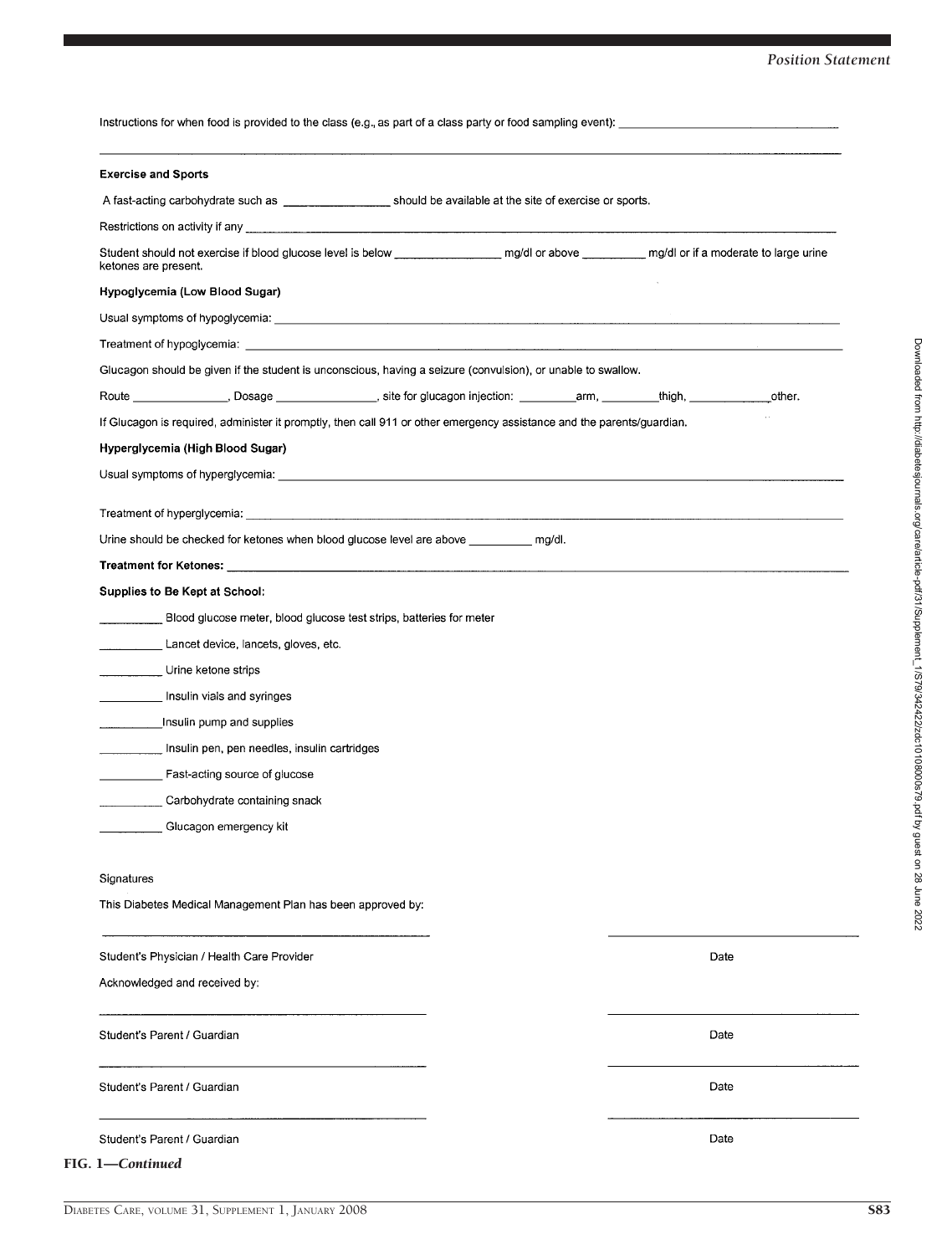### **Table 1—***Resources for teachers, child care providers, parents, and health professionals*

*Helping the Student with Diabetes Succeed: A Guide for School Personnel,* National Diabetes Education Program, 2003; available online at http://www.ndep.nih.gov/diabetes/pubs/ Youth\_SchoolGuide.

*Diabetes Care Tasks at School: What Key Personnel Need to Know,* Alexandria, VA, American Diabetes Association, 2005; available online at www.diabetes.org/schooltraining.

*Health in Action: Diabetes and the School Community*, American School Health Association, American Diabetes Association, Aug./Sept. 2002, Vol. 1, No. 1, 330-678-1601.

*Your School & Your Rights: Protecting Children with Diabetes Against Discrimination in Schools and Day Care Centers*, Alexandria, VA, American Diabetes Association, 2005 (brochure); available online at http://www.diabetes.org/advocacy-and-legalresources/discrimination/ schools/scripts.jsp.\*

*Children with Diabetes: Information for School and Child Care Providers,* Alexandria, VA, American Diabetes Association, 2004 (brochure); available online at http:// www.diabetes.org/uedocuments/c-ren-wdiabetes-brochure-caregivers.pdf.\*

*Treating Diabetes Emergencies: What You Need to Know*, Alexandria, VA, American Diabetes Association, 1995 (video); 1-800-232-6733.

American Diabetes Association: *Complete Guide to Diabetes*, Alexandria, VA, American Diabetes Association, 2005; 1-800-232-6733.

*Raising a Child with Diabetes: A Guide for Parents*, Alexandria, VA, American Diabetes Association, 2000; 1-800-232-6733.

Clarke W: Advocating for the child with diabetes. *Diabetes Spectrum* 12:230–236, 1999.

*Education Discrimination Resources List*, Alexandria VA, American Diabetes Association, 2006; available online at http://www.diabetes.org/advocacy-and-legalresources/discrimination/ school/resources.jsp.\*

*Wizdom: A Kit of Wit and Wisdom for Kids with Diabetes (and their parents)*, Alexandria, VA, American Diabetes Association, 2000. Order information and select resources available at www.diabetes.org/wizdom.

- Animas Corporation, *What to Teach the Teacher,* 2006; 1-877-937-7867; available online at http://animascorp.com/futuretechnologies/learningcenter/ar\_teach.shtml.
- Fredrickson L, Griff M: *Pumper in the School, Insulin Pump Guide for School Nurses, School Personnel and Parents. MiniMed Professional Education, Your Clinical Coach. First Edition, May 2000.* Medtronic, MiniMed, Inc., 1-800-440-7867.
- Tappon D, Parker M, Bailey W: *Easy As ABC, What You Need to Know About Children Using Insulin Pumps in School.* Disetronic Medical Systems, Inc., 1-800-280-7801.

American Diabetes Association: http://www.diabetes.org/schooldiscrimination; http://www.diabetes.org/safeatschool.

Children with Diabetes: http://www.childrenwithdiabetes.com/d\_0q\_000.htm.

\*These documents are available in the American Diabetes Association's Education Discrimination Packet by calling 1-800-DIABETES.

care facility to enable full participation in school activities.

It is the school's legal responsibility to provide appropriate training to school staff on diabetes-related tasks and in the treatment of diabetes emergencies. This training should be provided by health care professionals with expertise in diabetes unless the student's health care provider determines that the parent/guardian is able to provide the school personnel with sufficient oral and written information to allow the school to have a safe and appropriate environment for the child. If appropriate, members of the health care team should provide instruction and materials to the parent/guardian to facilitate the education of school staff. Educational materials from the American Diabetes Association and other sources targeted to

school personnel and/or parents are available. Table 1 includes a listing of appropriate resources.

# III. Expectations of the student in diabetes care

Children and youths should be able to implement their diabetes care at school with parental consent to the extent that is appropriate for the student's development and his or her experience with diabetes. The extent of the student's ability to participate in diabetes care should be agreed upon by the school personnel, the parent/guardian, and the health care team, as necessary. The ages at which children are able to perform self-care tasks are very individual and variable, and a child's capabilities and willingness to provide self-care should be respected (18).

- 1. *Preschool and day care.* The preschool child is usually unable to perform diabetes tasks independently. By 4 years of age, children may be expected to generally cooperate in diabetes tasks.
- 2. *Elementary school.* The child should be expected to cooperate in all diabetes tasks at school. By age 8 years, most children are able to perform their own fingerstick blood glucose tests with supervision. By age 10, some children can administer insulin with supervision.
- 3. *Middle school or junior high school.* The student should be able to administer insulin with supervision and perform self-monitoring of blood glucose under usual circumstances when not experiencing a low blood glucose level.
- 4. *High school.* The student should be able to perform self-monitoring of blood glucose under usual circumstances when not experiencing low blood glucose levels. In high school, adolescents should be able to administer insulin without supervision.

At all ages, individuals with diabetes may require help to perform a blood glucose check when the blood glucose is low. In addition, many individuals require a reminder to eat or drink during hypoglycemia and should not be left unsupervised until such treatment has taken place and the blood glucose value has returned to the normal range.

# **MONITORING BLOOD GLUCOSE IN THE**

**CLASSROOM** — It is best for a student with diabetes to monitor a blood glucose level and to respond to the results as quickly and conveniently as possible. This is important to avoid medical problems being worsened by a delay in monitoring and treatment and to minimize educational problems caused by missing instruction in the classroom. Accordingly, as stated earlier, a student should be permitted to monitor his or her blood glucose level and take appropriate action to treat hypoglycemia in the classroom or anywhere the student is in conjunction with a school activity, if preferred by the student and indicated in the student's Diabetes Medical Management Plan (3,24). However, some students desire privacy for blood glucose monitoring and other diabetes care tasks and this preference should also be accommodated.

In summary, with proper planning and the education and training of school personnel, children and youth with diabetes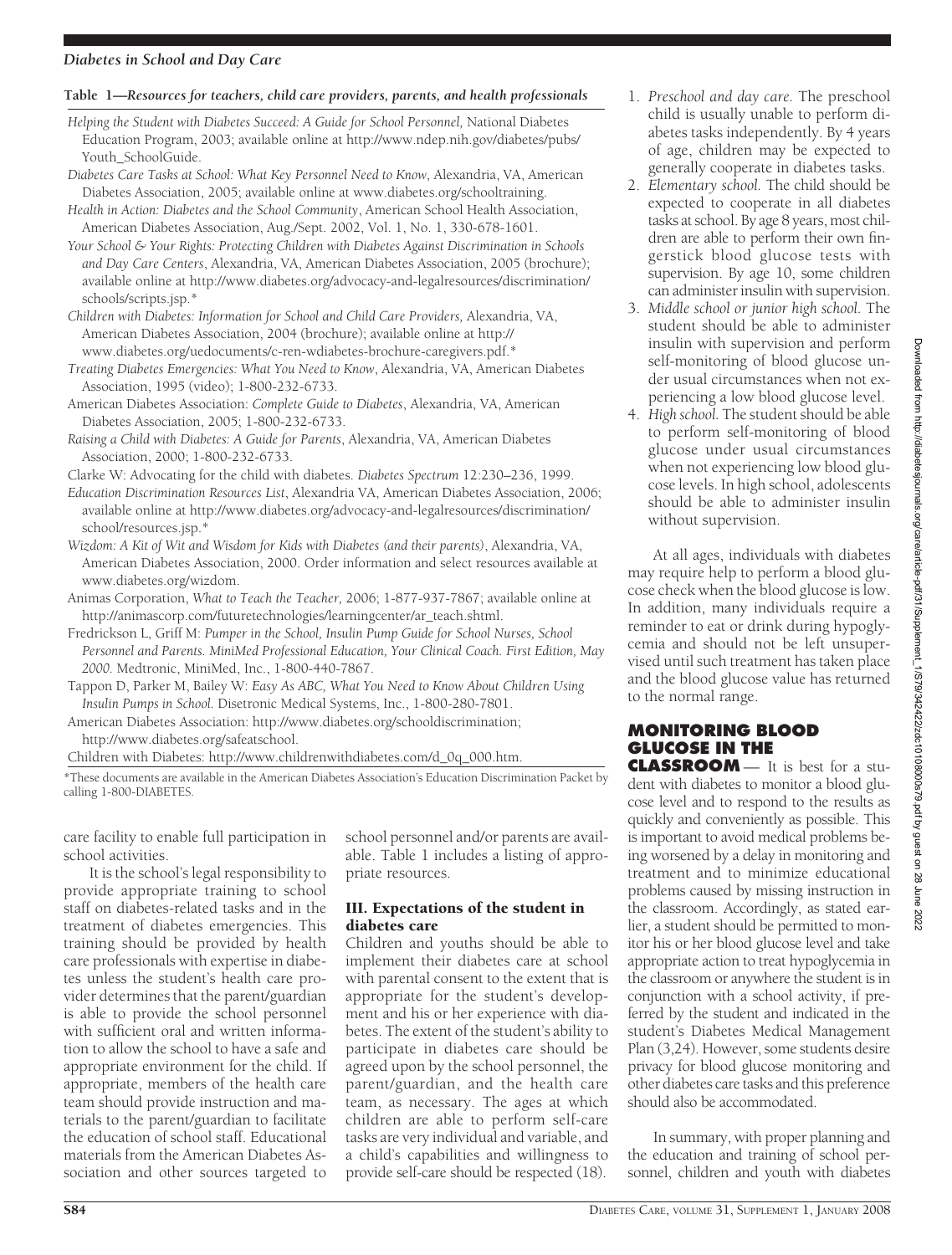can fully participate in the school experience. To this end, the family, the health care team, and the school should work together to ensure a safe learning environment.

## **APPENDIX: BACKGROUND INFORMATION ON DIABETES FOR SCHOOL PERSONNEL (3)** - Diabetes is a

serious, chronic disease that impairs the body's ability to use food. Insulin, a hormone produced by the pancreas, helps the body convert food into energy. In people with diabetes, either the pancreas does not make insulin or the body cannot use insulin properly. Without insulin, the body's main energy source—glucose cannot be used as fuel. Rather, glucose builds up in the blood. Over many years, high blood glucose levels can cause damage to the eyes, kidneys, nerves, heart, and blood vessels.

The majority of school-aged youth with diabetes have type 1 diabetes. People with type 1 diabetes do not produce insulin and must receive insulin through either injections or an insulin pump. Insulin taken in this manner does not cure diabetes and may cause the student's blood glucose level to become dangerously low. Type 2 diabetes, the most common form of the disease typically afflicting obese adults, has been shown to be increasing in youth. This may be due to the increase in obesity and decrease in physical activity in young people. Students with type 2 diabetes may be able to control their disease through diet and exercise alone or may require oral medications and/or insulin injections. All people with type 1 and type 2 diabetes must carefully balance food, medications, and activity level to keep blood glucose levels as close to normal as possible.

Low blood glucose (hypoglycemia) is the most common immediate health problem for students with diabetes. It occurs when the body gets too much insulin, too little food, a delayed meal, or more than the usual amount of exercise. Symptoms of mild to moderate hypoglycemia include tremors, sweating, lightheadedness, irritability, confusion, and drowsiness. A student with this degree of hypoglycemia will need to ingest carbohydrates promptly and may require assistance. Severe hypoglycemia, which is rare, may lead to unconsciousness and convulsions and can be life-threatening if not treated promptly (18,24,29,30,31).

High blood glucose (hyperglycemia) occurs when the body gets too little insulin,

too much food, or too little exercise; it may also be caused by stress or an illness such as a cold. The most common symptoms of hyperglycemia are thirst, frequent urination, and blurry vision. If untreated over a period of days, hyperglycemia can cause a serious condition called diabetic ketoacidosis (DKA), which is characterized by nausea, vomiting, and a high level of ketones in the blood and urine. For students using insulin infusion pumps, lack of insulin supply may lead to DKA more rapidly. DKA can be lifethreatening and thus requires immediate medical attention (32).

## **References**

- 1. *American Diabetes Association Complete Guide to Diabetes.* 4th ed. Alexandria, VA, ADA, 2005
- 2. Centers for Disease Control and Prevention: *National Diabetes Fact Sheet: General Information and National Estimates on Diabetes in the U.S., 2005.* Atlanta, GA, U.S. Department of Health and Human Services, Centers for Disease Control and Prevention, 2005
- 3. National Diabetes Education Program: *Helping the Student with Diabetes Succeed: A Guide for School Personnel.* Bethesda, MD, National Institutes of Health (NIH publication no. 03-5127), 2003
- 4. Nabors L, Troillett A, nash T, Masiulis B: School nurse perceptions of barriers and supports for children with diabetes. *J Sch Health* 75:119–124, 2005
- 5. Section 504 of the Rehabilitation Act of 1973, 29 U.S.C. 794, implementing regulations at 35 CFR Part 104
- 6. Individuals with Disabilities Education Act, 20 U.S.C. 111 et seq., implementing regulations at 34 CRF Part 300
- 7. Title II of the Americans with Disabilities Act of 1990, 42 U.S.C. 12134 et seq., implementing regulations at 28 CFR Part 35
- 8. Rapp J: Students with diabetes in schools. In *Inquiry & Analysis.* Alexandria, VA, National School Boards Association Council of School Attorneys, June 2005
- 9. Arent S, Kaufman F: Federal laws and diabetes management at school. *School Nurse News,* November 2004.
- 10. *Jesi Stuthard and ADA v. Kindercare Learning Centers, Inc.* Case No. C2-96-0185 (USCD South Ohio 8/96)
- 11. *Calvin Davis and ADA v. LaPetite Academy, Inc. Case no. CIV97-0083-PHX-SMM (USCD Arizona 1997)*
- 12. Agreement, Loudoun County Public Schools (VA) and the Office of Civil Rights, United States Department of Education (Complaint nos. 11-99-1003, 11- 99-1064, 11-99-1069, 1999)
- 13. *Henderson County (NC) Pub. Schls.,* Complaint No. 11-00-1008, 34 IDLER 43 (OCR 2000)
- 14. Rapp J, Arent S, Dimmick B, Jackson C: *Legal Rights of Students with Diabetes.* 1st ed. Alexandria, VA, ADA, October 2005
- 15. Greene MA: Diabetes legal advocacy comes of age. *Diabetes Spectr* 19:171–179, 2006
- 16. Diabetes Control and Complications Trial Research Group: Effect of intensive diabetes treatment on the development and progression of long-term complications in insulin-dependent diabetes mellitus. *N Engl J Med* 329:977–986, 1993
- 17. Diabetes Control and Complications Trail Research Group: Effect of intensive diabetes treatment on the development and progression of long-term complications in adolescents with insulin-dependent diabetes mellitus. *J Pediatr* 125:177–188, 1994
- 18. American Diabetes Association: Care of children and adolescents with type 1 diabetes (Position Statement). *Diabetes Care* 28:186–212, 2005
- 19. Barrett JC, Goodwin DK, Kendrick O: Nursing, food service, and the child with diabetes. *J Sch Nurs* 18:150–156, 2002
- 20. Jameson P: Developing diabetes training programs for school personnel. *School Nurse News,* September 2004
- 21. Wysocki T, Meinhold P, Cox DJ, Clarke WL: Survey of diabetes professionals regarding developmental charges in diabetes self-care. *Diabetes Care* 13:65–68, 1990
- 22. Lindsey R, Jarrett L, Hillman K: Elementary schoolteachers' understanding of diabetes. *Diabetes Educ* 13:312–314, 1987
- 23. *Diabetes Care Tasks at School: What Key Personnel Need to Know,* Alexandria, VA, American Diabetes Association, 2005; available online at www.diabetes/schooltraining
- 24. Jameson P: Helping students with diabetes thrive in school. *On the Cutting Edge, American Dietetic Association's Diabetes Care and Education Practice Group Newsletter*, Summer 2006, p. 26–29
- 25. Owen S: Pediatric pumps—barriers and breakthroughs. *Pediatric Pumps* 32 (Suppl. 1), January/February 2006
- 26. American Diabetes Association: *Medical Management of Type 1 Diabetes.* Alexandria, VA, ADA, 2004
- 27. *Accommodating Children with Special Dietary Needs in the School Nutrition Program: Guidance for School Food Service Staff.* Washington, DC, United States Department of Agriculture Food and Nutrition Service, 2001
- 28. American Diabetes Association: Safe at School Campaign Statement of Principles endorsed by American Academy of Pediatrics, American Association of Clinical Endocrinologists, American Association of Diabetes Educators, American Diabetes Association, American Dietetic Association, Children with Diabetes, Disability Rights Education Defense Fund, Juvenile Diabetes Research Foundation, Lawson Wilkins Pediatric